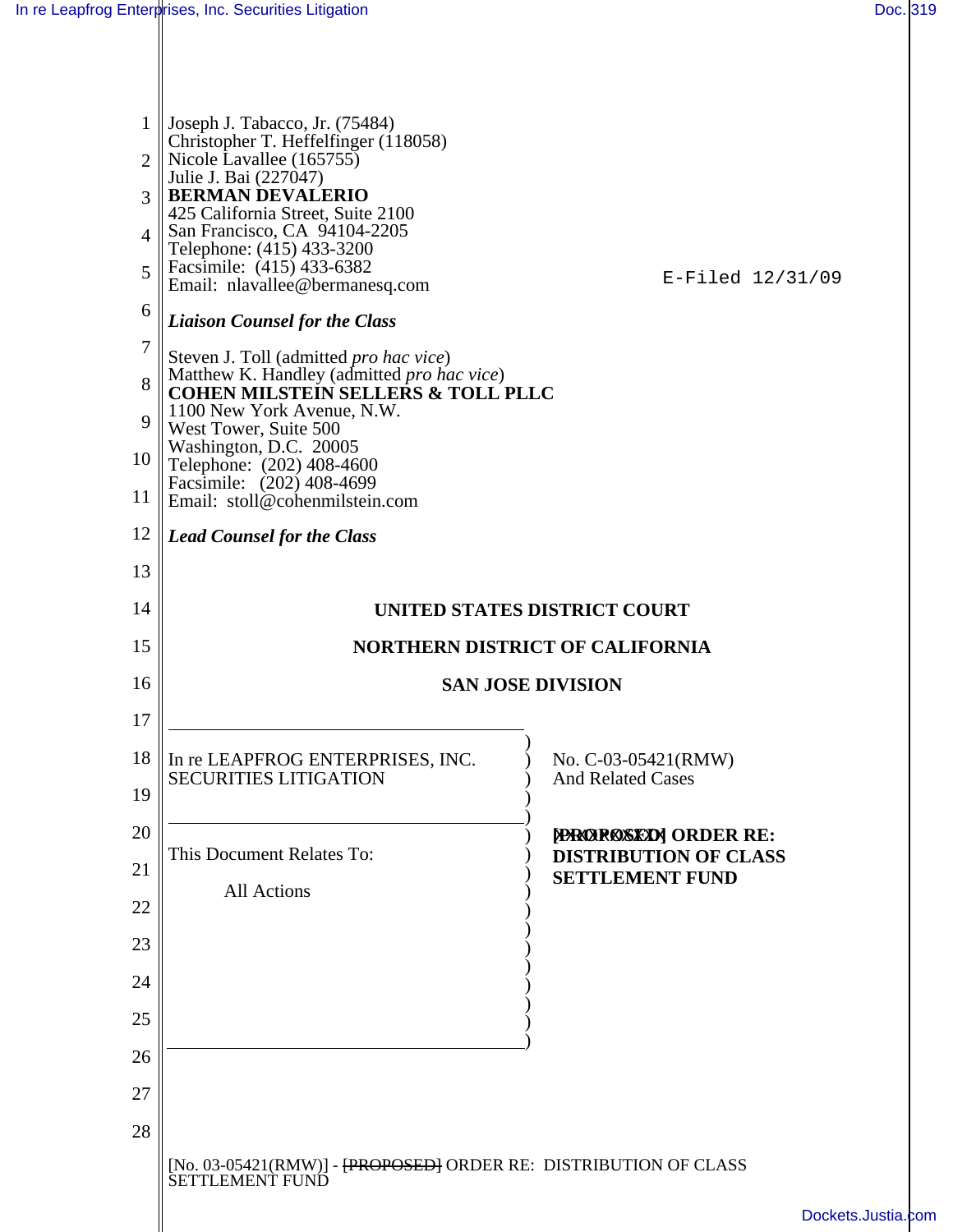**WHEREAS**, on September 29, 2008, this Court entered an Order and Final Judgment approving the terms of the Stipulation of Settlement dated April 18, 2008 (the "Stipulation") and the Plan of Allocation; and 1 2 3 4 5 6 7 8 9 10 11 12 13 14 15 16 17 18 19 20 21 22 23 24 25 26 27 28 **WHEREAS**, this Court has directed the parties to consummate the terms of the Stipulation and the Plan of Allocation; and **WHEREAS**, this Court has retained jurisdiction of the above-captioned action (the "Action") for the purpose of considering any further application or matter which may arise in connection with the administration and execution of the Settlement and the processing of Proofs of Claim ("Proofs of Claim") and the distribution of the Net Settlement Fund to the Authorized Claimants. **NOW, THEREFORE**, upon reading and filing the Declaration of Jennifer M. Keough of Garden City Group, the Claims Administrator, and the accompanying memorandum of law, and upon all prior proceedings herein and after due deliberation, it is hereby: **ORDERED**, that the administrative determinations of the Claims Administrator accepting the claims as indicated on the computer printout of accepted claims submitted with and described in the Declaration of Jennifer M. Keough, including claims submitted after February 9, 2009 through and including August 3, 2009, be and the same hereby are approved, and said claims are hereby accepted; and it is further **ORDERED**, that the administrative determinations of the Claims Administrator rejecting the claims as indicated on the computer printout of rejected claims submitted with and described in the Declaration of Jennifer M. Keough be and the same hereby are approved, and said claims are hereby rejected; and it is further **ORDERED**, that Garden City Group be paid the sum of \$341,288.65 from the Settlement Fund and the interest accrued thereon for the balance of its fees and expenses incurred and to be incurred in connection with the services performed and to be performed in giving notice to the Class, preparing tax returns for the Settlement Fund, processing the Proofs of Claim, and administering and distributing the Settlement Fund; and it is further [No. 03-05421(RMW)] - <del>[PROPOSED]</del> ORDER RE: DISTRIBUTION OF CLASS 1

SETTLEMENT FUND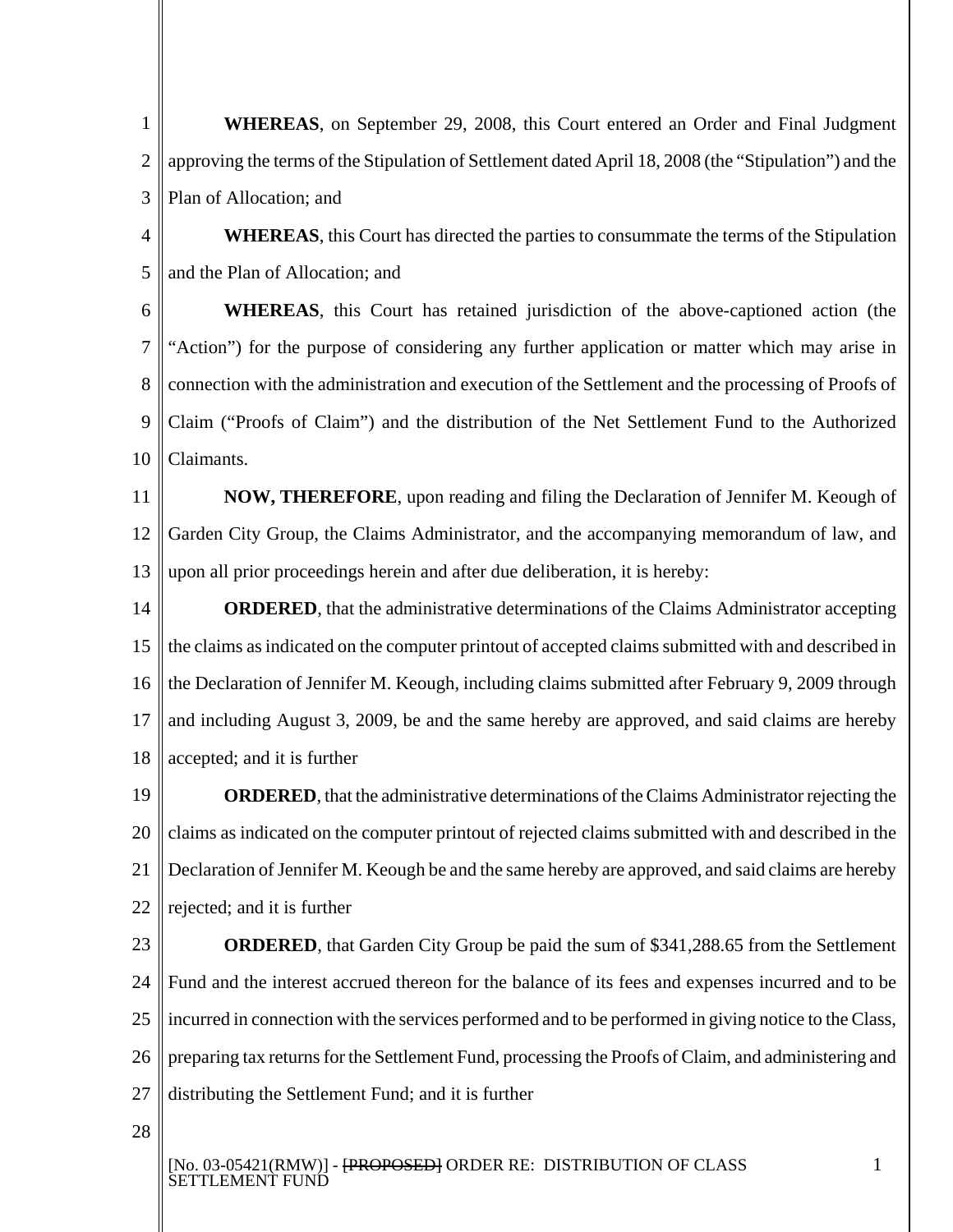**ORDERED**, that the balance of the Settlement Fund and interest accrued thereon after deducting the payments previously allowed and set forth herein (the "Net Settlement Fund") shall be distributed to the eligible claimants listed on the computer printout submitted with the Declaration of Jennifer M. Keough in proportion to the Recognized Claim allocated to each such eligible claimant as shown on such printout; and it is further 1 2 3 4 5

6

7 8 9 10 **ORDERED**, that the payments to be distributed to the Authorized Claimants shall bear the notation "CASH PROMPTLY, VOID AND SUBJECT TO RE-DISTRIBUTION 180 DAYS AFTER ISSUE DATE." Class Counsel and the Claims Administrator are authorized to take appropriate action to locate and/or contact any eligible claimant who has not cashed his, her or its distribution within said time; and it is further

11 12 13 **ORDERED**, that the costs of such services to locate and reissue payments to such Authorized Claimants shall be payable from the unclaimed/un-cashed monies remaining in the Net Settlement Fund; and it is further

14 15 16 17 18 19 20 21 22 23 24 25 26 27 28 **ORDERED**, that, as provided in the Stipulation, after the Claims Administrator has made reasonable and diligent efforts to have Authorized Claimants who are entitled to participate in the distribution of the Net Settlement Fund cash their distribution checks, then any balance remaining in the Net Settlement Fund six (6) months after the initial distribution of such funds shall be used: (a) first to pay any amounts mistakenly omitted from the initial distribution to Authorized Claimants or to pay any late, but otherwise valid and fully documented claims received after the cut-off date used to make the initial distribution, which were not previously authorized by the Court to be paid, provided that such distributions to any late post-distribution claimants meet all of the other criteria for inclusion in the initial distribution, including the \$10.00 minimum check amount set out in the Notice, (b) second to pay any additional settlement administration fees and expenses, including those of Lead Counsel as may be approved by the Court, and (c) finally, to make a second distribution to Authorized Claimants who cashed their checks from the initial distribution and who would receive at least \$10.00 from such second distribution, after payment of the estimated costs or fees to be incurred in administering the Net Settlement Fund and in making this second distribution, if Lead Counsel determines that such second distribution is economically feasible. If after six (6) months [No. 03-05421(RMW)] - <del>[PROPOSED]</del> ORDER RE: DISTRIBUTION OF CLASS SETTLEMENT FUND 2